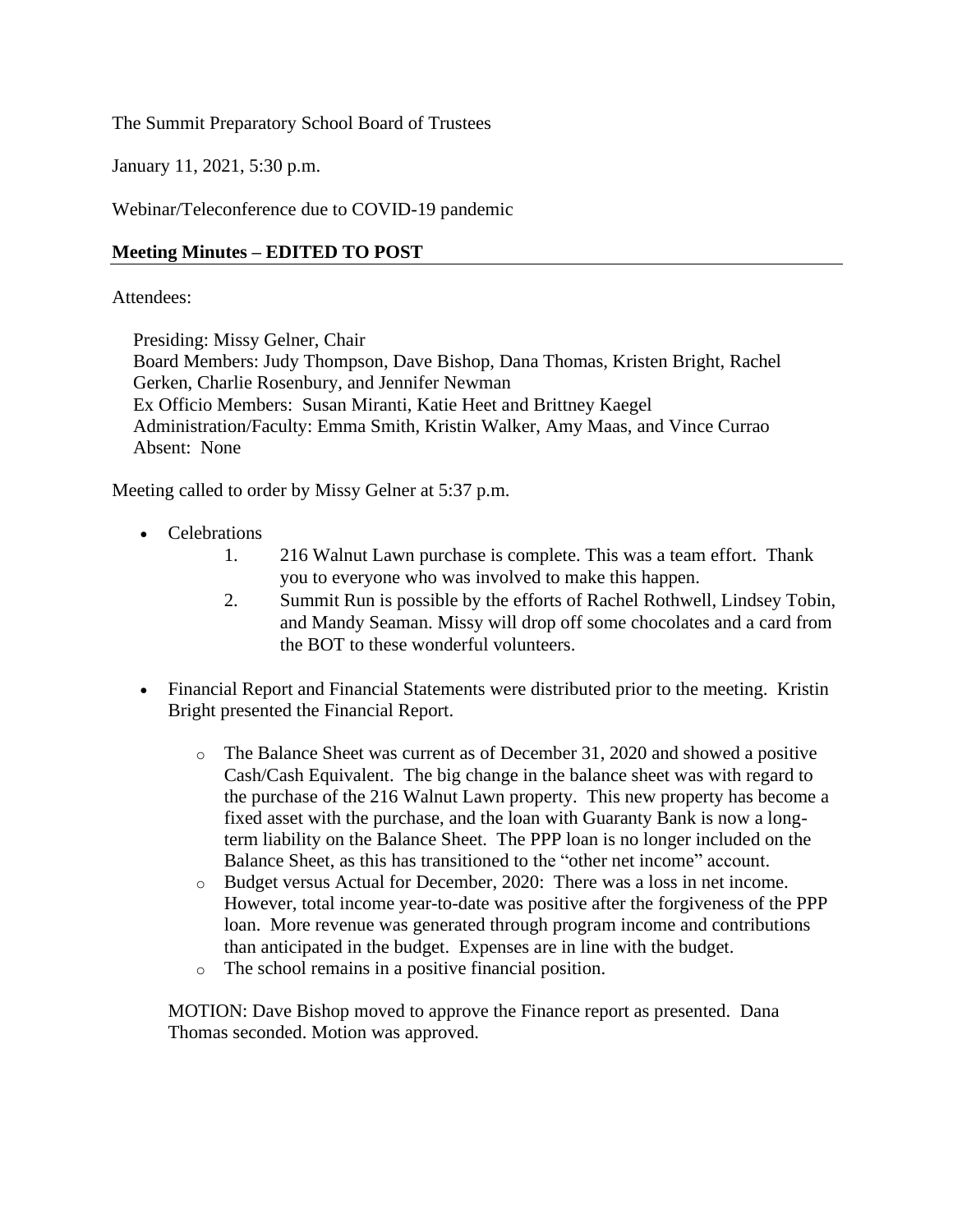## CONSENT AGENDA (Status Reports)

The following reports were submitted to the board in advance of the meeting.

- 1. Head of School Report Dr. Katie Heet
- 2. Faculty Report Emma Smith
- 3. Development Report Vince Currao
- 4. SPO Report Brittney Kaegel
- 5. Marketing Report Amy Maas
- 6. Admissions Report Amy Maas

Discussion: There are currently 133 students enrolled after Winter Break. Enrollment and retention are key areas to focus on with regard to admissions in moving forward.

MOTION: Jennifer Newman moved to approve the Consent Agenda as presented. Judy Thompson seconded. Motion was approved.

## CURRENT BUSINESS

- o Building and Grounds Report was presented verbally by Dana Thomas. With regard to the 216 Walnut Lawn property, there is no immediate student use of this building. Long-terms goals for the property are being discussed. The first planning meeting has taken place, and a second planning meeting is to be determined. There will likely be a carline update this Spring, as the Youngblood property is changing their parking lot.
- o Development Report presented by Vince Currao and Judy Thompson. Annual Campaign BOT participation is currently at 66% with 100% participation being the goal. It was discussed that 100% participation as opposed to the amount donated helps the school in applying for financial assistance. Comprehensive Campaign is also in development.
- o A draft letter of condolences to Mr. Henry Schneider in the death of his wife, Jane, was submitted for approval from the Board of Trustees. The Schneiders commitment to the Summit has allowed the school to grow and thrive.
- o Charlie Rosenbury presented the State of the School outline as well as the presenters for the event. A virtual event via Zoom is being planned with the presenters to be present at the school to streamline presenters and minimize technical issues. Board members that do not have speaking roles can attend virtually and participate through online words of encouragement and chat features at the virtual event. A Question-and-Answer session is to be conducted at the conclusion of the meeting.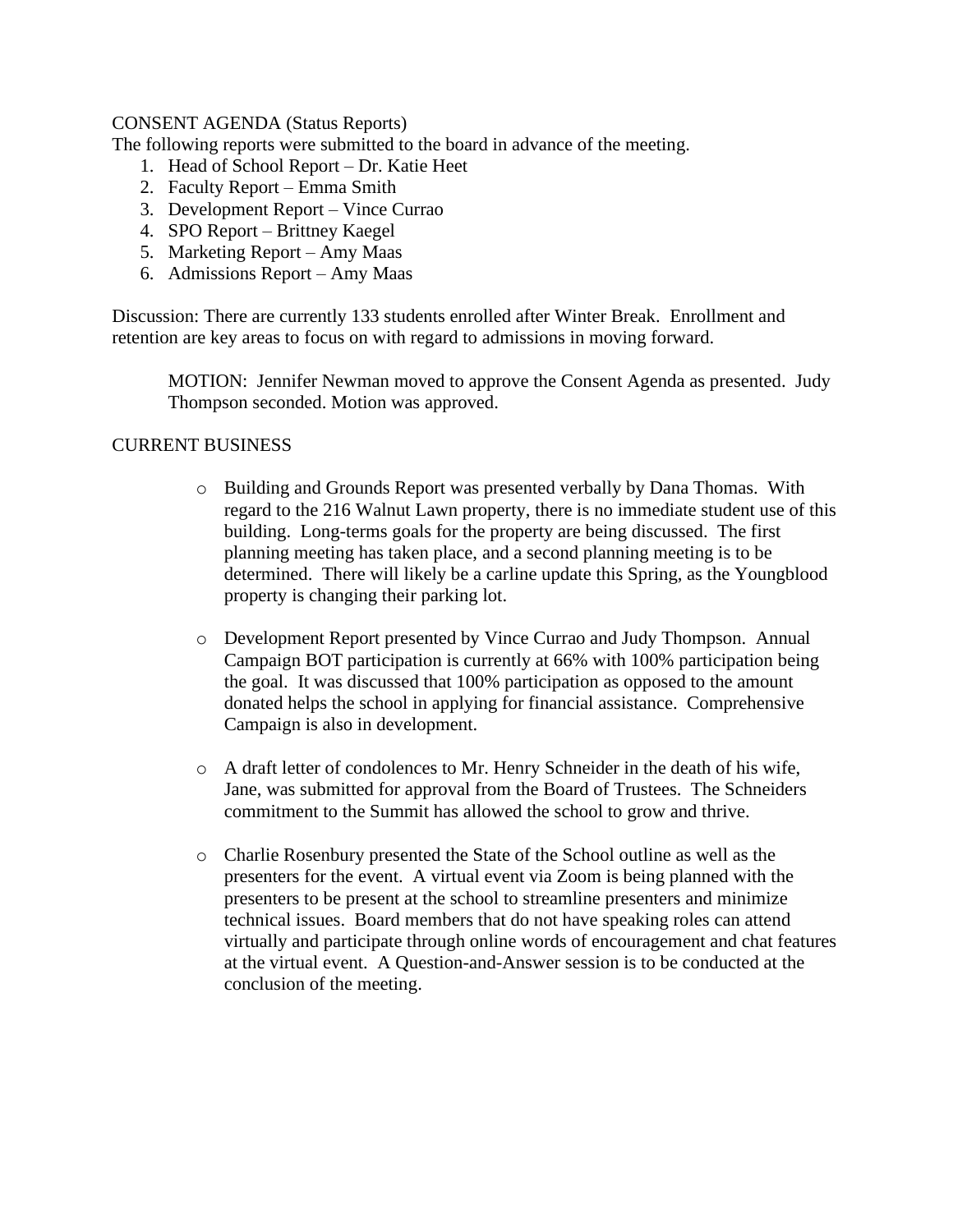### NEW BUSINESS

- o 2021-2022 enrollment contract language changes were reviewed. Some changes being made from the current enrollment contracts are: (1) moving from a perpetual contract to an annual contract, (2) revisions in contract language, (3) changes to the Family Commitment document, (4) changed the timing and language in waivers of liability, (5) timing of payments due, and (6) the school handbook is referenced but not incorporated as part of the contract. Discussion was held on the proposed revisions. It was discussed whether proof of a child's health insurance should be made a requirement. Discussion also held on whether those students 18 years of age should sign their own documents with regard to student behavior to hold those students more accountable. Certain legal documents will not need to be signed from 18-year-old students (such as the enrollment contract, as the school will not to attempt to collect from a student). Certain other topics were discussed on whether to be include in the contract, such as education outcomes, international students attending the Summit, and a liquated damages clause.
- o At the time of this meeting, the school is still awaiting final legal counsel on the contract revisions. A meeting was scheduled for voting Board members to be held on January 25, 2021 at 1:00 p.m. to have final discussion and vote on the enrollment contact and Family Commitment document. An enrollment deposit of \$150.00 will be due on February 26, 2021. Remaining balance is normally due on March  $1<sup>st</sup>$ , but will now be due on May  $1<sup>st</sup>$ , giving families an additional two (2) months to complete their tuition payment(s).

MOTION to issue contracts with a tuition increase of 2% and for the growth fund amount to be set by board vote no later than September 1, 2021 was made by Judy Thompson. Additional discussion was heard within the motion to encourage The Summit in promoting the fact that the school only has a 2% increase and to message the monthly household impact of 2%. Dave Bishop seconded. Motion was approved.

- o Judy Thompson mentioned approaching a donor for a possible donation fund/scholarship for upper school students who are enrolled in dual credit.
- o Nominating Committee Report was presented by Dave Bishop. Dave Bishop will be sending a survey to current Board members to find out which Board members wish to continue to serve and which Board members will no longer be serving on the Board. Dave plans to give a full report in February of all Board members who plan to continue and those who will not be continuing in their positions. He also plans to report on potential new board members.
- o SPO Report was provided by Brittney Kaegel. There will be a pajama buyout day in January for students. Proceeds from the pajama buyout day will promote Run for the Summit, which will be a virtual event. Missy Gelner will be sending out a link via Facebook to Board members.